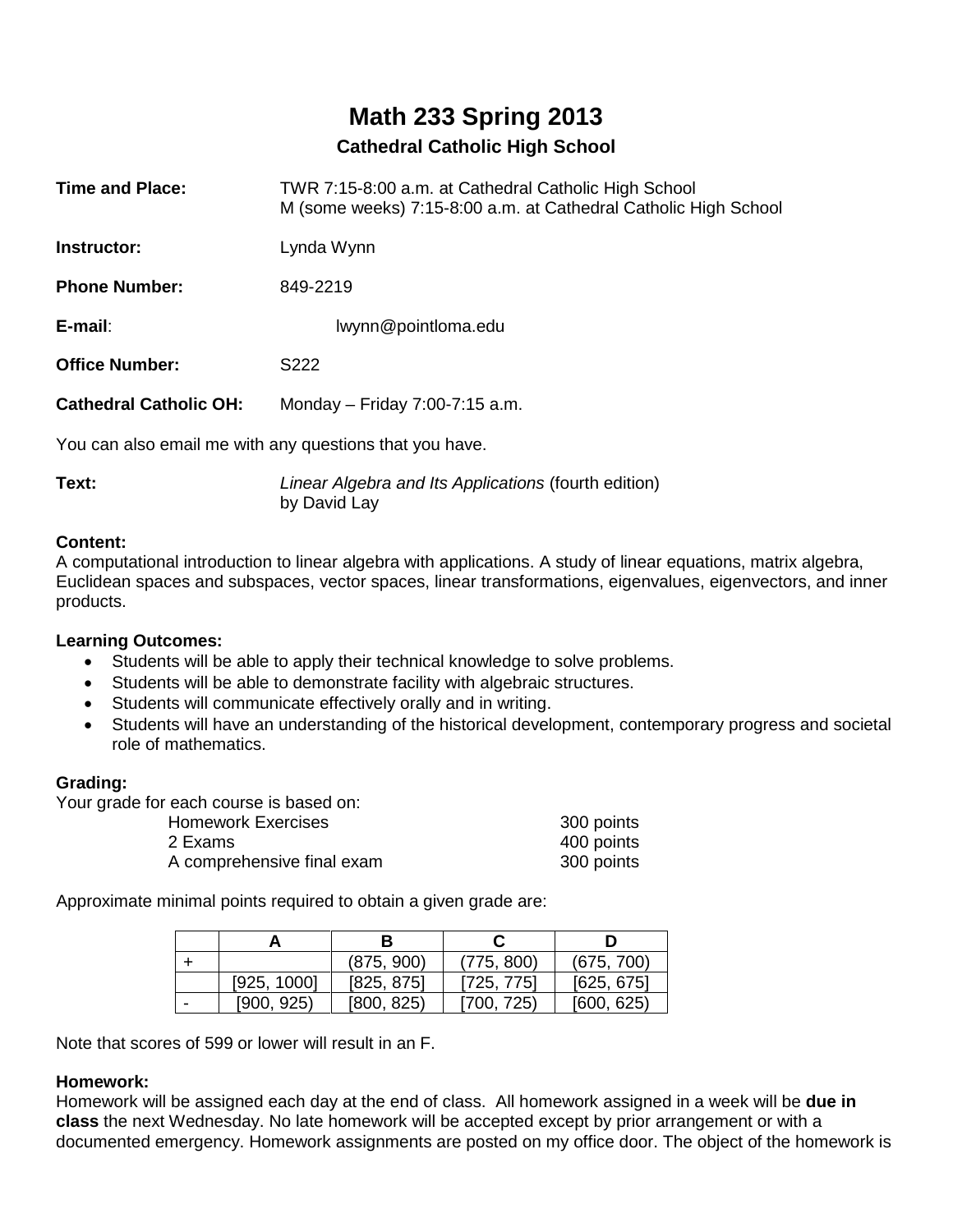to learn how to do the problems so I expect to see calculations on your homework using the terminology and methods of the class and not just the answer. A random selection (the same for all people) of the problems will be graded on any homework assignment.

#### **Exams:**

There are two in-class exams. If you do not take an exam you will receive a zero for it. Late exams may be taken only by prior arrangement or with a documented emergency. I must participate in the decision for you to miss an exam, this means that you need to phone me before missing an exam.

### **Final Exam: Date and Time**

The final exam date and time is set by the university at the beginning of the semester and may not be changed by the instructor. Only in the case that a student is required to take three exams during the same day of finals week is an instructor authorized to change the exam date and time for that particular student. The final is cumulative and is given in class on **THURSDAY, MAY 2 FROM 7:00-8:00 A.M.** (class will meet early that day).

#### **Attendance:**

Attendance is expected at each class session. In the event of an absence you are responsible for the material covered in class and the assignments given that day.

Regular and punctual attendance at all classes in which a student is registered is considered essential to optimum academic achievement. Therefore, regular attendance and participation in each course are minimal requirements to be met. There are no allowed or excused absences except when absences are necessitated by certain university-sponsored activities and are approved in writing by the Provost. Whenever the number of accumulated absences in a class, for any cause, exceeds ten percent of the total number of class meetings, the faculty member has the option of filing a written report to the Vice Provost for Academic Administration which may result in de-enrollment, pending any resolution of the excessive absences between the faculty member and the student…If the date of de-enrollment is past the last date to withdraw from a class, the student will be assigned a grade of W or WF (no grade). There are no refunds for courses where a deenrollment was processed." (see catalog for full text)

#### **Class Enrollment:**

It is the student's responsibility to maintain his/her class schedule. Should the need arise to drop this course (personal emergencies, poor performance, etc.), the student has the responsibility to follow through (provided the drop date meets the stated calendar deadline established by the university), not the instructor. Simply ceasing to attend this course or failing to follow through to arrange for a change of registration (drop/add) may easily result in a grade of F on the official transcript.

#### **Academic Accommodations:**

While all students are expected to meet the minimum academic standards for completion of this course as established by the instructor, students with disabilities may require academic accommodations. At Point Loma Nazarene University, students requesting academic accommodations must file documentation with the Disability Resource Center (DRC), located in the Bond Academic Center. Once the student files documentation, the Disability Resource Center will contact the student's instructors and provide written recommendations for reasonable and appropriate accommodations to meet the individual needs of the student. This policy assists the university in its commitment to full compliance with Section 504 of the Rehabilitation Act of 1973, the Americans with Disabilities (ADA) Act of 1990, and ADA Amendments Act of 2008, all of which prohibit discrimination against students with disabilities and guarantees all qualified students equal access to and benefits of PLNU programs and activities.

Students with learning disabilities who may need accommodations should discuss options with the instructor during the first two weeks of class.

#### **Academic Honesty:**

The Point Loma Nazarene University community holds the highest standards of honesty and integrity in all aspects of university life. Academic honesty and integrity are strong values among faculty and students alike.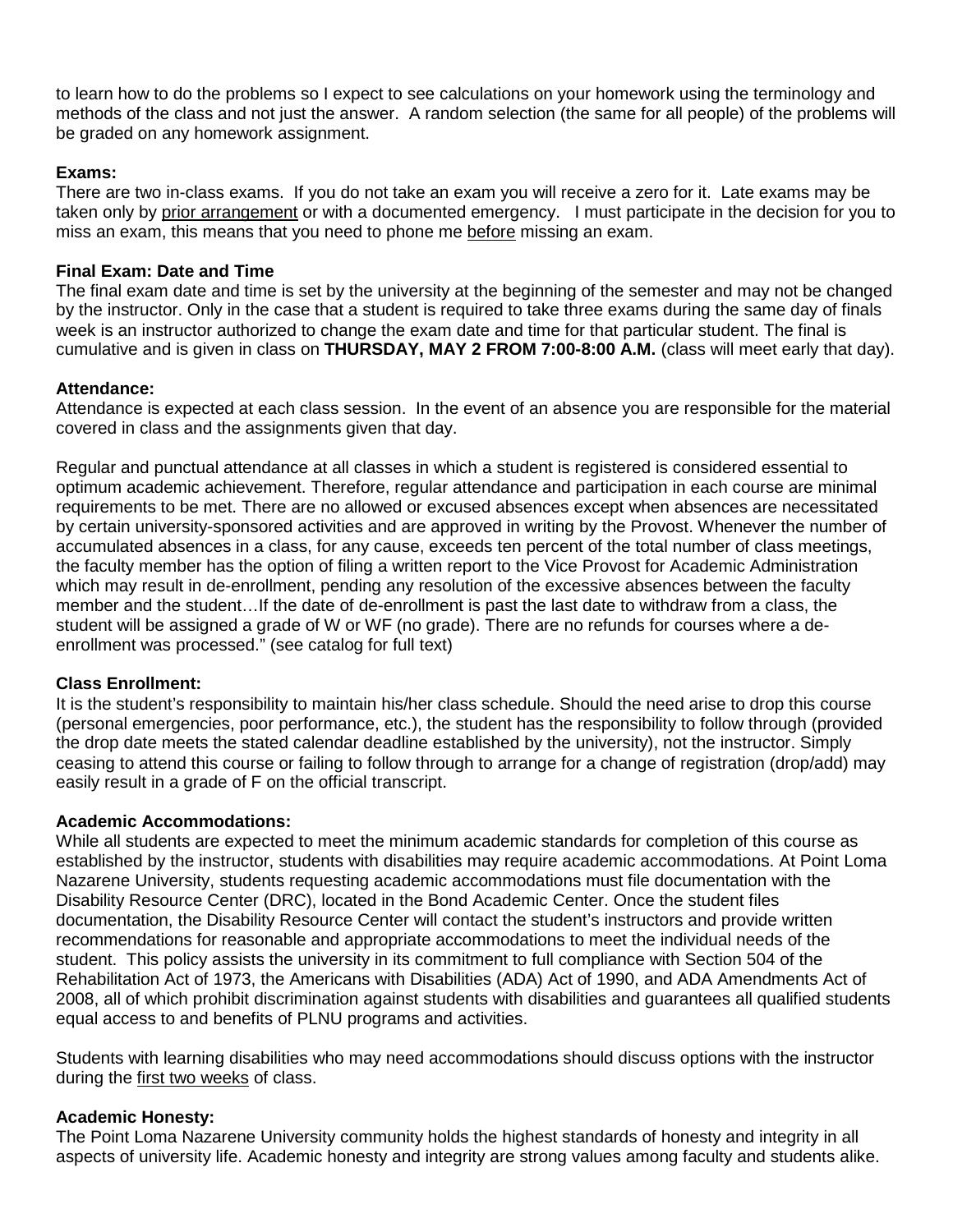Any violation of the university's commitment is a serious affront to the very nature of Point Loma's mission and purpose.

Academic dishonesty is the act of presenting information, ideas, and/or concepts as one's own when in reality they are the results of another person's creativity and effort. Such acts include plagiarism, copying of class assignments, and copying or other fraudulent behavior on examinations. For more details on PLNU's policy go to: [http://www.pointloma.edu/experience/academics/catalogs/undergraduate-catalog/point-loma](http://www.pointloma.edu/experience/academics/catalogs/undergraduate-catalog/point-loma-education/academic-policies)[education/academic-policies](http://www.pointloma.edu/experience/academics/catalogs/undergraduate-catalog/point-loma-education/academic-policies)

A student who is caught cheating on any item of work will receive a zero on that item and may receive an "F" for the semester. See the PLNU Catalog for a further explanation of the PLNU procedures for academic dishonesty.

You may work with and study with other people in the class, just turn in your own work for every assignment.